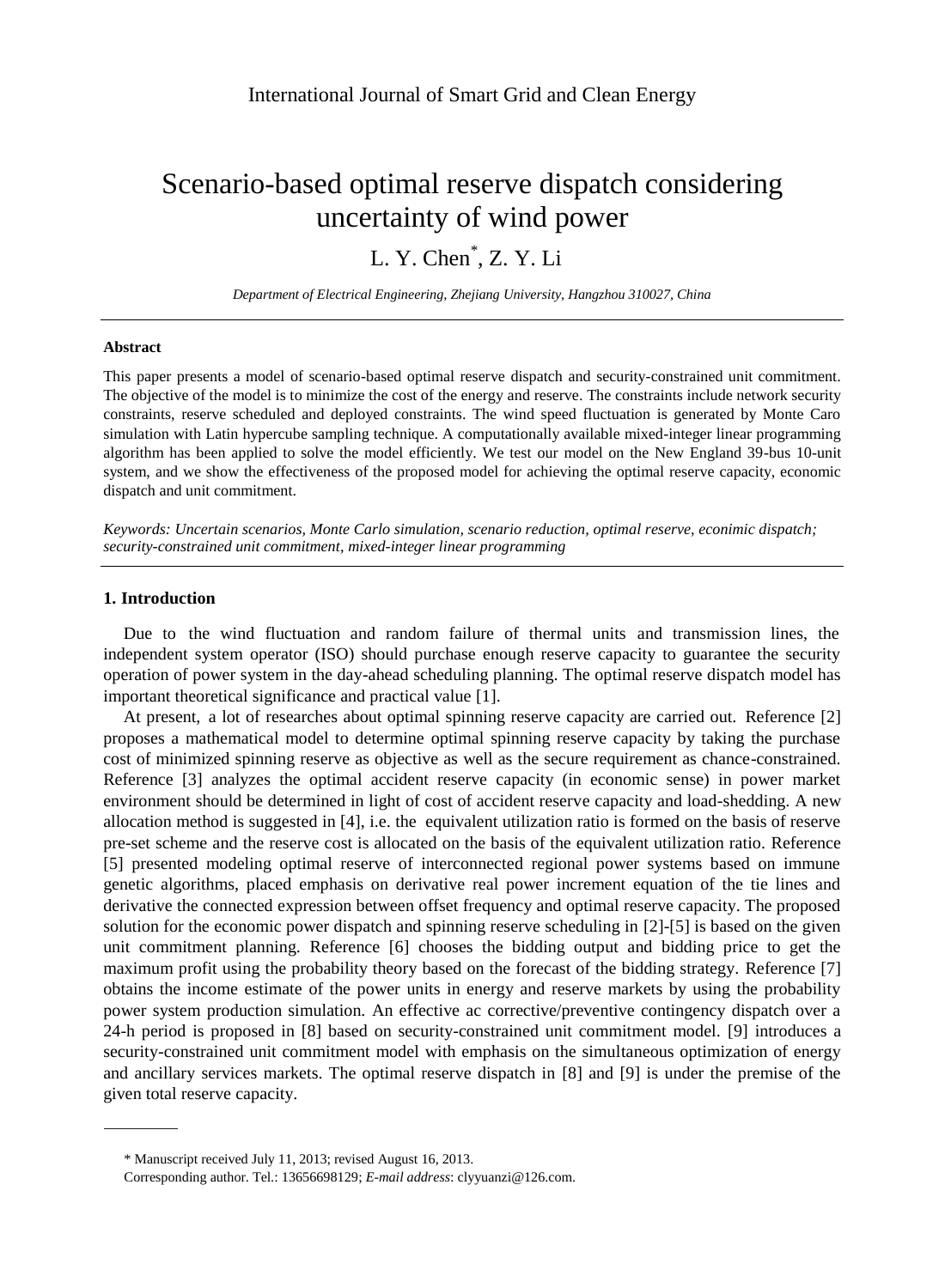However, research comprehensively studying about optimal reserve dispatch and SCUC considering wind energy is still rare. This paper builds the optimal reserve dispatch model based on security constrained unit commitment (SCUC). The objective of the model is to minimize the cost of the energy and reserve. The constraints include general SCUC constraints, up and down spinning reserve constraints. The wind fluctuation is generated by Monte Caro simulation with Latin hypercube sampling technique. The scenario reduction technique is employed to decrease the computational burden.

As well as unit commitment and economic dispatch, the reserve capacity and dispatch is determined by contingency scenarios. Considering the fault outage of generators, the reserve capacity cannot be allocated on some generators. While considering the failure of transmission lines, the reserve dispatch cannot result in power flow violation on transmission lines. Consequently, the following study is important for building an optimal reserve dispatch model: 1) reserve allocation is combined with power energy dispatch; 2) the effect of network constraints on reserve allocation is considered; 3) the wind fluctuation, described by reduced scenarios, is taken into account.

The formulation of this model is nonlinear. It should be transferred into the mixed integer linear programming (MILP) problem, which is able to be solved by CPLEX12.4 under the circumstance of YALMIP in Matlab10b. The New England 39-bus system with 10 units is analyzed to illustrate the proposed model.

The rest of this paper is organized as follows. Section 2 presents the scenario generation and reduction techniques. Section 3 proposes the formulation of the problem and the solution methodology. Six cases are studied in Section 4. Section 5 concludes the discussion.

## **2. Scenario Generation and Reduction**

To capture volatility, we assume the wind speed is subject to a normal distribution  $N(\mu, \sigma^2)$  with forecasted wind power as its expected value  $(\mu)$  and a percentage of  $\mu$  as its volatility ( $\sigma$ ). Other statistical distributions can be similarly considered. The Monte Carlo simulation will generate a large number of scenarios subject to a normal distribution. The probability of each scenario is one divided by the number of generated scenarios. To decrease the variance of simple Monte Carlo simulation, the Latin hypercube sampling (LHS) technique is employed. The idea in applying LHS is to distribute each sample as the only one in each axis-aligned hyper-plane. LHS can approximate the required normal distribution much better than the simple Monte Carlo method [\[10\]](#page-5-9).

The scenario reduction technique is employed to decrease the computational requirement for simulating a large number of scenarios. Scenario reduction will eliminate scenarios with very low probability and aggregate close scenarios by measuring the distance between scenarios based on norm operator [\[11\]](#page-5-10).

## **3. Problem Formulation and Solution**

#### *3.1. Objective*

Assuming both electric energy and reserve ancillary services clear in a single purchasing mode of the electricity market. ISO makes the day-ahead scheduling by minimize the sum cost of energy and reserve capacity. The objective can be written as:

$$
F = \sum_{t=1}^{nt} \sum_{i=1}^{ng} \left( C_{i,t}^G + C_{i,t}^{SU} \right) + \sum_{t=1}^{nt} \sum_{i=1}^{ng} \left( C_{i,t}^{R^U} R_{i,t}^U + C_{i,t}^{R^D} R_{i,t}^D \right) + \sum_{s=1}^{ns} \rho_s \sum_{t=1}^{nt} \left( \sum_{i=1}^{ng} \left( C_{i,t,s}^A + C_{i,t,s}^{r_G} \right) + \sum_{i=1}^{nw} \left( \alpha \Delta w_{i,t,s} \right) + \sum_{i=1}^{nd} \left( \beta \Delta d_{i,t,s} \right) \right)
$$
(1)

where  $C_{i,t}^G$  and  $C_{i,t}^{SU}$  are the scheduled operation cost and the start-up cost of unit *i* in period  $t(\$)$ , respectively;  $R_{i,t}^U$  and  $R_{i,t}^D$  are the spinning reserve up and spinning reserve down scheduled for unit *i* in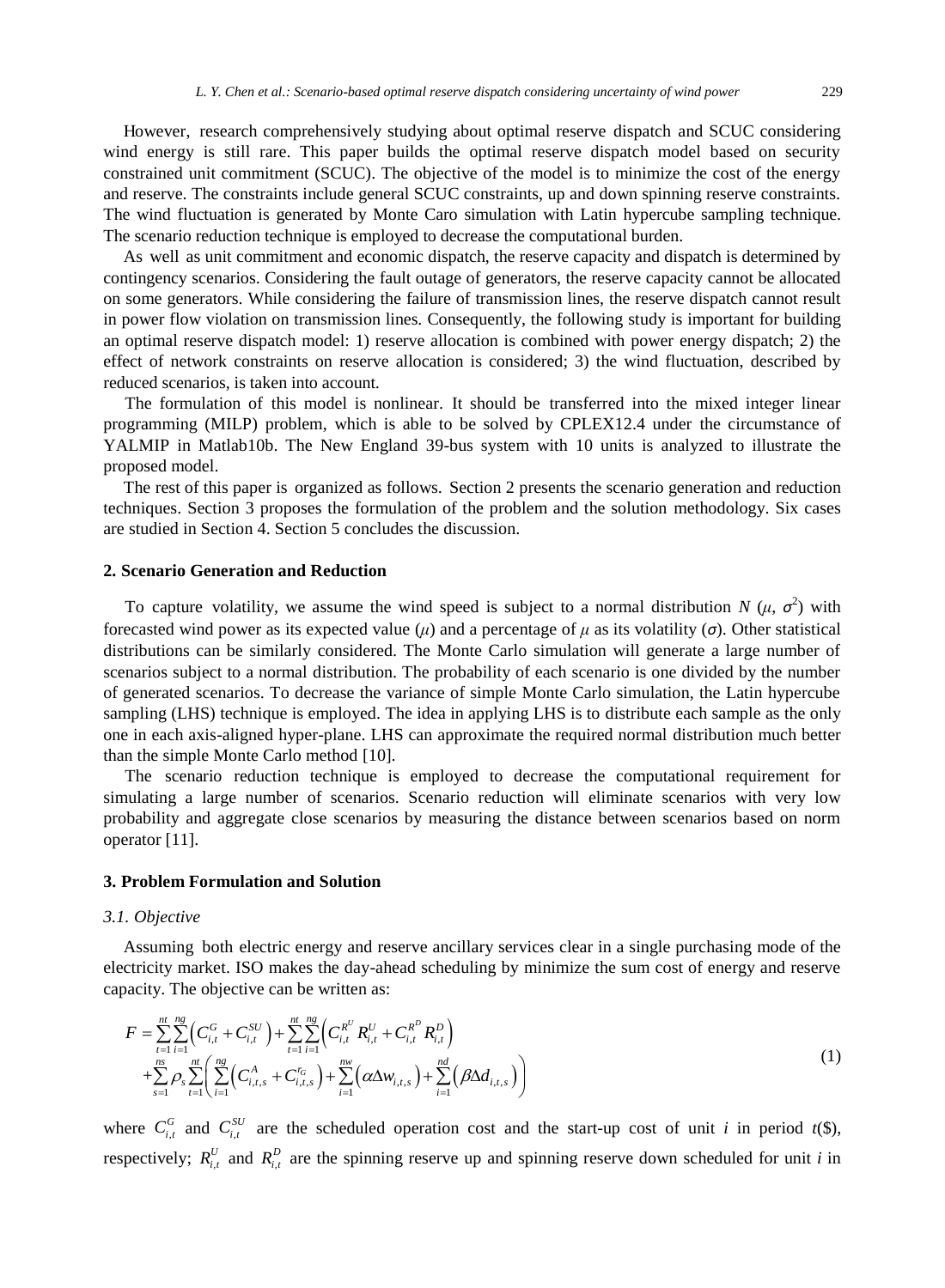period  $t(MW)$ , respectively;  $C_{i,t}^{R^U}, C_{i,t}^{R^D}$  are the cost of the up-spinning reserve and down-spinning reserve submitted by unit *i* in period *t*;  $\rho_s$  is the probability of wind speed scenario s;  $C_{i,t,s}^A$  is the cost due to change in the operation and start-up plan of unit *i* in period *t* and scenario s;  $C_{i,t,s}^{r_G}$  is the cost of reserve deployed offered by unit *i* in period *t* and scenario *s*;  $\Delta w_{i,t,s}$  is the spillage of wind power;  $\Delta d_{i,t,s}$  is the load shedding imposed on consumer *i* in period *t* and scenario *s*;  $\alpha$  and  $\beta$  are the value of wind spillage and load shed.

# *3.2. Constraints*

The hourly SCUC constraints listed below include the system power balance constraints (2), system spinning reserve requirements and unit power limits (3), spinning reserve limits (4); network security constraints (5), unit minimum ON and OFF time limits (6), unit ramping up and down limits (7), the linearized start-up cost constraints (8). The scenario constraints (9)-(18) represent the system power balance constraints (9), network security constraints (10), unit power limits considering the fault outage of units  $(11)$ , the real power generation employing the reserve  $(12)$ , the reserve deployed limits  $(13)$ , the adjustment of real power generation and start-up cost (14), wind spillage bounds (15); load shedding bounds (16), constraints (17) constitute binary variable declarations.

$$
\sum_{i=1}^{ng} P_{i,t} + \sum_{i=1}^{nw} W_{i,t} = \sum_{i=1}^{nd} D_{i,t}, \quad \forall t.
$$
 (2)

$$
U_{i,t}P_{i,\min} + R_{i,t}^D \le P_{i,t} \le U_{i,t}P_{i,\max} - R_{i,t}^U, \quad \forall i, \forall t.
$$
\n(3)

$$
0 \le R_{i,t}^U \le \left(P_{i,\text{max}} - P_{i,\text{min}}\right) U_{i,t}, \quad \forall i, \forall t.
$$
  
\n
$$
0 \le R_{i,t}^D \le \left(P_{i,\text{max}} - P_{i,\text{min}}\right) U_{i,t}, \quad \forall i, \forall t.
$$
\n(4)

$$
-\overline{f_k} \le \sum_{n=1}^{nb} T_{i,k} \left( P_{n,t} + W_{n,t} - D_{n,t} \right) \le \overline{f_k}, \quad \forall i, \forall t.
$$
\n
$$
(5)
$$

$$
\begin{aligned} \left(U_{i,t-1} - U_{i,t}\right) \left(t_{on,i,t} - T_{on,i}\right) &\ge 0, \qquad \forall i, \forall t.\\ \left(U_{i,t} - U_{i,t-1}\right) \left(t_{off,i,t} - T_{off,i}\right) &\ge 0, \qquad \forall i, \forall t. \end{aligned} \tag{6}
$$

$$
P_{i,t} - P_{i,t-1} \le U_{i,t-1} \left( r_i^U - s_i^U \right) + s_i^U, \quad \forall i, \forall t.
$$
  
\n
$$
P_{i,t-1} - P_{i,t} \le U_{i,t} \left( r_i^D - s_i^D \right) + s_i^D, \quad \forall i, \forall t.
$$
 (7)

$$
C_{i,t}^{SU} \ge S_{i,t} \left( U_{i,t} - U_{i,t-1} \right), \quad \forall i, \forall t.
$$
  
\n
$$
C_{i,t}^{SU} \ge 0, \quad \forall i, \forall t.
$$
\n(8)

For scenario simulation:

$$
\sum_{i=1}^{ng} P_{i,t,s} + \sum_{i=1}^{nw} \left( W_{i,t,s} - \Delta w_{i,t,s} \right) = \sum_{i=1}^{nd} \left( D_{i,t} - \Delta d_{i,t,s} \right), \forall i, \forall t, \forall s.
$$
\n(9)

$$
-\overline{f_k} \leq \sum_{n=1}^{nb} T_{i,k,s} \left[ P_{n,t,s} + \left( W_{n,t,s} - \Delta w_{n,t,s} \right) - \left( D_{n,t} - \Delta d_{n,t,s} \right) \right] \leq \overline{f_k}, \qquad \forall i, \forall t.
$$
\n(10)

$$
y_{i,t,s}P_{i,\min} \le P_{i,t,s} \le y_{i,t,s}P_{i,\max}, \ \forall i, \forall t, \forall s. \tag{11}
$$

$$
P_{i,t,s} = P_{i,t} + r_{i,t,s}^U - r_{i,t,s}^D, \forall t, \forall s, \forall i \in G(t,s).
$$
\n(12)

$$
0 \le r_{i,t,s}^U \le y_{i,t,s} R_{i,t}^U, \quad \forall i, \forall t, \forall s.
$$
  
\n
$$
0 \le r_{i,t,s}^D \le y_{i,t,s} R_{i,t}^D, \quad \forall i, \forall t, \forall s.
$$
\n(13)

$$
0 \le r_{i,t,s}^D \le y_{i,t,s} R_{i,t}^D, \qquad \forall i, \forall t, \forall s. \tag{15}
$$

$$
-r_i^D \le P_{i,t,s} - P_{i,t-1,s} \le r_i^U, \ \forall i, \forall t, \forall s.
$$
  
\n
$$
C_{i,t}^A = C_{i,t,s}^G - C_{i,t}^G, \qquad \forall i, \forall t, \forall s.
$$
\n(14)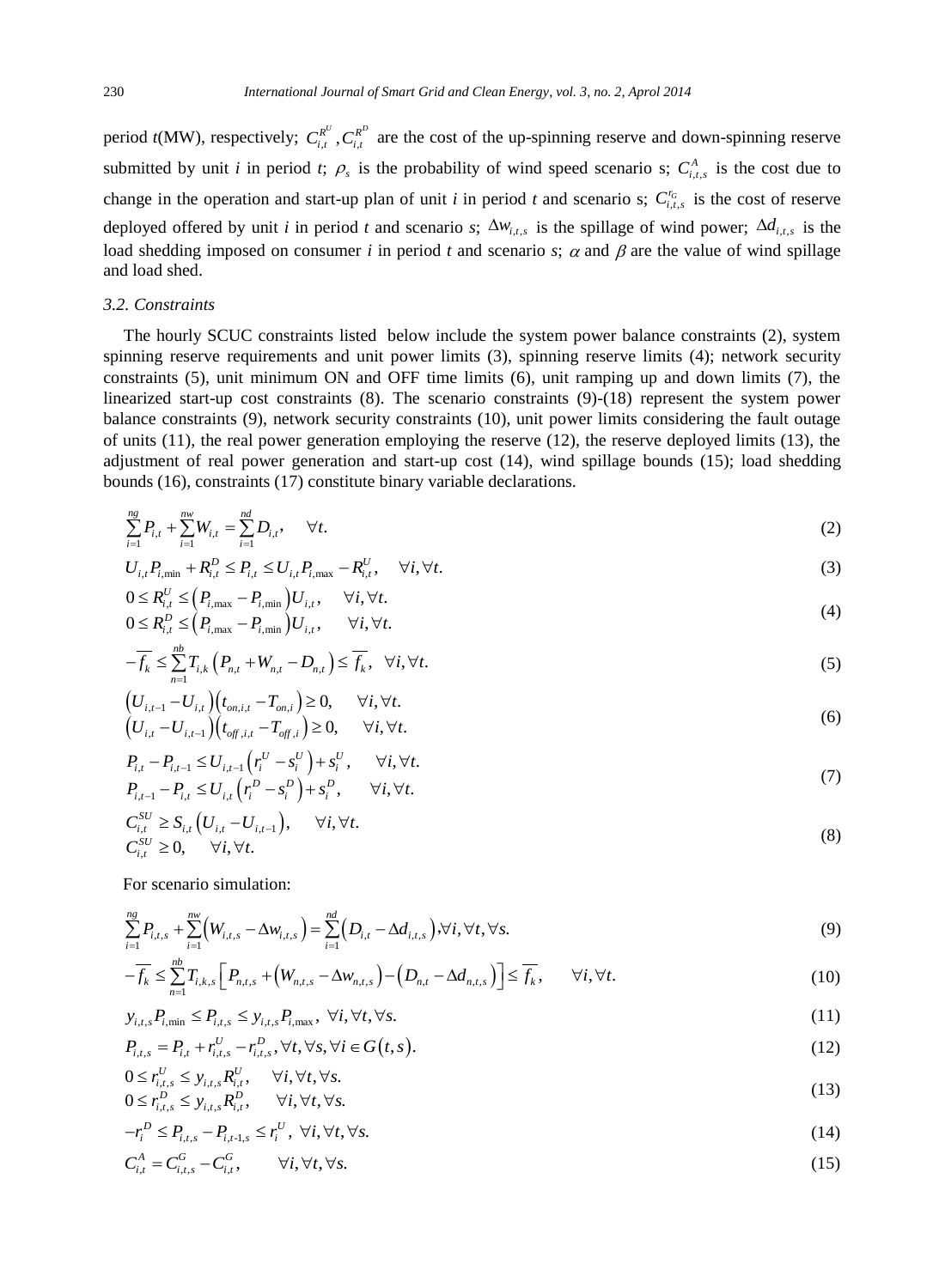*L. Y. Chen et al.: Scenario-based optimal reserve dispatch considering uncertainty of wind power* 231

$$
0 \le \Delta w_{i,t,s} \le W_{i,t,s}, \quad \forall i, \forall t, \forall s. \tag{16}
$$

$$
0 \le \Delta d_{i,t,s} \le D_{i,t,s}, \quad \forall i, \forall t, \forall s. \tag{17}
$$

$$
U_{i,t}, U_{i,t,s} \in \{0,1\}, \quad \forall i, \forall t, \forall s. \tag{18}
$$

where  $P_{i,t}$ ,  $D_{i,t}$  are the power of unit *i* and load of bus *i* in period *t* (*MW*), respectively;  $P_{i,\text{min}}$ ,  $P_{i,\text{max}}$  are the minimum and maximum power of unit  $i$ ;  $T_{nk}$  is the power transmission distribution factors of node *n* in line *k*;  $y_{i,t,s}$  is the unit forced outage rate;  $U_{i,t}$  is 0/1 variable equal to 1 if unit *i* is scheduled to be committed in period *t*;  $T_{on,i}$ ,  $T_{off,i}$  are the minimum on and off time of unit *i*;  $r_i^U$ ,  $r_i^D$ ,  $s_i^U$ ,  $s_i^D$  are ramping up and down in continuous operation and start-up operation;  $S_{i,t}$  is the start-up cost of unit *i* in period *t*;  $r_{i,t,s}^U$ ,  $r_{i,t,s}^D$  are the up-spinning and down-spinning deployed offered by unit *i* in period *t* and scenario *s*.

## *3.3. Linearization and Solution*

The formulation listed above is nonlinear. It should be transferred into the mixed integer linear programming (MILP) problem, referring to the method proposed in [\[12\]](#page-5-11). The analytic representation of the linear approximation of quadratic production cost function is written in (19). The decomposition of the reserve deployment is analogous to production cost, described as (20).

$$
\Delta P_{Gi} = \frac{1}{M} (P_{i,\text{max}} - P_{i,\text{min}}), \quad \forall i.
$$
  
\n
$$
0 \le p_{i,t} (m) \le \Delta P_{Gi}, \quad \forall m, \forall i, \forall t.
$$
  
\n
$$
A_i = a_i P_{i,\text{min}}^2 + b_i P_{i,\text{min}} + c_i, \quad \forall i.
$$
  
\n
$$
P_{i,t} = P_{i,\text{min}} U_{i,t} + \sum_{m=1}^M p_{i,t} (m), \quad \forall i, \forall t.
$$
  
\n
$$
C_{i,t}^G = A_i U_{i,t} + \sum_{m=1}^M k_m p_{i,t} (m), \quad \forall i, \forall t.
$$
  
\n
$$
r_{i,t,s}^U - r_{i,t,s}^D = \sum_{m=1}^M r_{Gi,t,s} (m), \quad \forall i, \forall t, \forall s.
$$
  
\n
$$
0 \le p_{i,t} (m) + r_{Gi,t,s} (m) \le \Delta P_{Gi}, \quad \forall m, \forall i, \forall t, \forall s.
$$
  
\n(20)  
\n
$$
C_{i,t,s}^{\tau_G} = \sum_{m=1}^M k_m r_{Gi,t,s} (m), \quad \forall i, \forall t, \forall s.
$$

where  $M$  is the number of decomposition segment of quadratic production cost through the piecewise linear approximation.  $p_{i,t}(m)$  and  $r_{G,i,t,s}(m)$  present, respectively, the power produced and the reserve deployed from the *m*th segment of the energy offered by unit *i* in period *t* and scenario *s*.

Finally,  $(1)-(20)$  constitute the model of scenario-based optimal reserve dispatch and securityconstrained unit commitment, which is able to be solved by CPLEX12.4 under the circumstance of YALMIP in Matlab10b on a ASUS K45 with two processors at 2.60 GHz and 4 GB of RAM memory.

## **4. Case Studies**

The New England 39- bus 10-unit system in Fig. 1 is used for testing the proposed model that considers the volatility of wind and random failure of generation units and transmission lines. The impact of these uncertainties is analyzed based on economic indices such as operation costs, start-up costs, reserve capacity costs and system security. Different wind volatility is considered to be study the impact on the power system operation. We study six cases as follows:

Case 1): Dispatch without wind generation

Case 2): Dispatch without wind generation uncertainty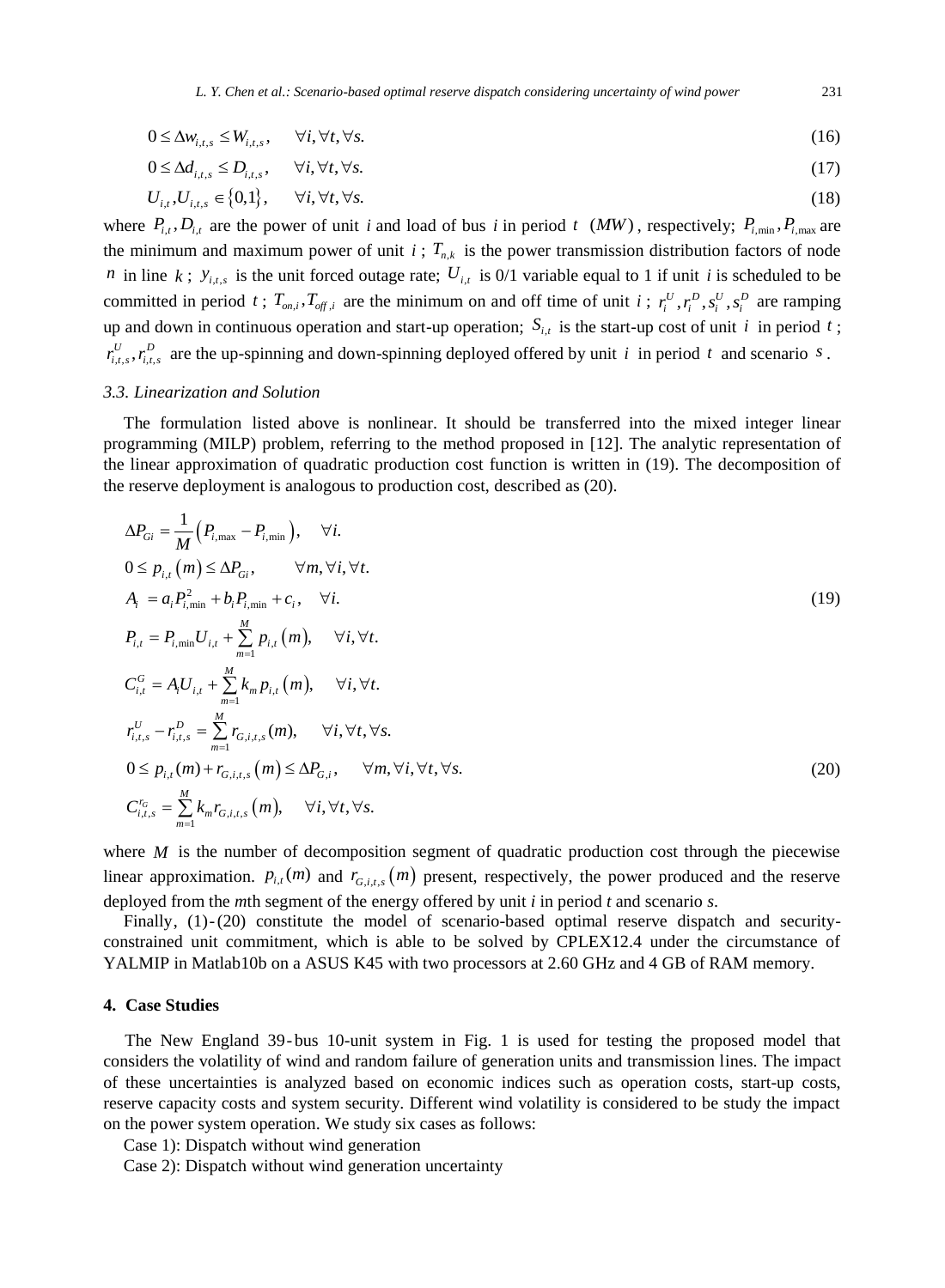- Case 3): Dispatch with uncertain wind generation
- Case 4): Dispatch with random failure of thermal units
- Case 5): Dispatch with random failure of transmission lines
- Case 6): Dispatch with 3), 4) and 5)



Fig. 1. The New England 39-bus 10-unit system.

| Table 1. Reserve dispatch in cases |  |  |  |
|------------------------------------|--|--|--|
|------------------------------------|--|--|--|

| Unit | Reserve dispatch results (MW) |        |        |        |        |        |
|------|-------------------------------|--------|--------|--------|--------|--------|
|      | Case 1                        | Case 2 | Case 3 | Case 4 | Case 5 | Case 6 |
|      |                               |        | 43.2   |        | 23.7   | 83.7   |
|      |                               |        | 55.5   | 33.3   | 28.9   |        |
|      |                               |        |        |        |        | 80.5   |
|      |                               |        | 56.7   | 33.3   | 14.5   |        |
|      |                               |        |        |        |        | 49.8   |
|      |                               |        | 26.0   | 16.7   | 21.3   |        |
|      |                               |        |        |        |        |        |
|      |                               |        | 14.7   |        | 13.4   | 65     |
|      |                               |        |        | 28.9   |        | 14.7   |
|      |                               |        | 13.3   |        |        | 40.0   |

### Table 2. Cost in cases

| Case   | <b>Total Cost</b> | <b>Energy Cost</b> | Reserve cost |
|--------|-------------------|--------------------|--------------|
| Case 1 | 12549.7           | 12949.7            |              |
| Case 2 | 12134.5           | 12534.5            |              |
| Case 3 | 13078.2           | 12512.2            | 566          |
| Case 4 | 12956.3           | 12453.3            | 503          |
| Case 5 | 12765.6           | 12287.6            | 478          |
| Case 6 | 13129.3           | 12413.0            | 716.3        |

# **5. Conclusion**

This paper presents a model of scenario-based optimal reserve dispatch and security-constrained unit commitment. The objective of the model is to minimize the cost of the energy and reserve. The constraints include network security constraints, reserve scheduled and deployed constraints. The wind speed fluctuation is generated by Monte Caro simulation with Latin hypercube sampling technique. A computationally available mixed-integer linear programming algorithm has been applied to solve the model efficiently. The case analysis shows the effectiveness of the proposed model for achieving the optimal reserve capacity, economic dispatch and unit commitment.